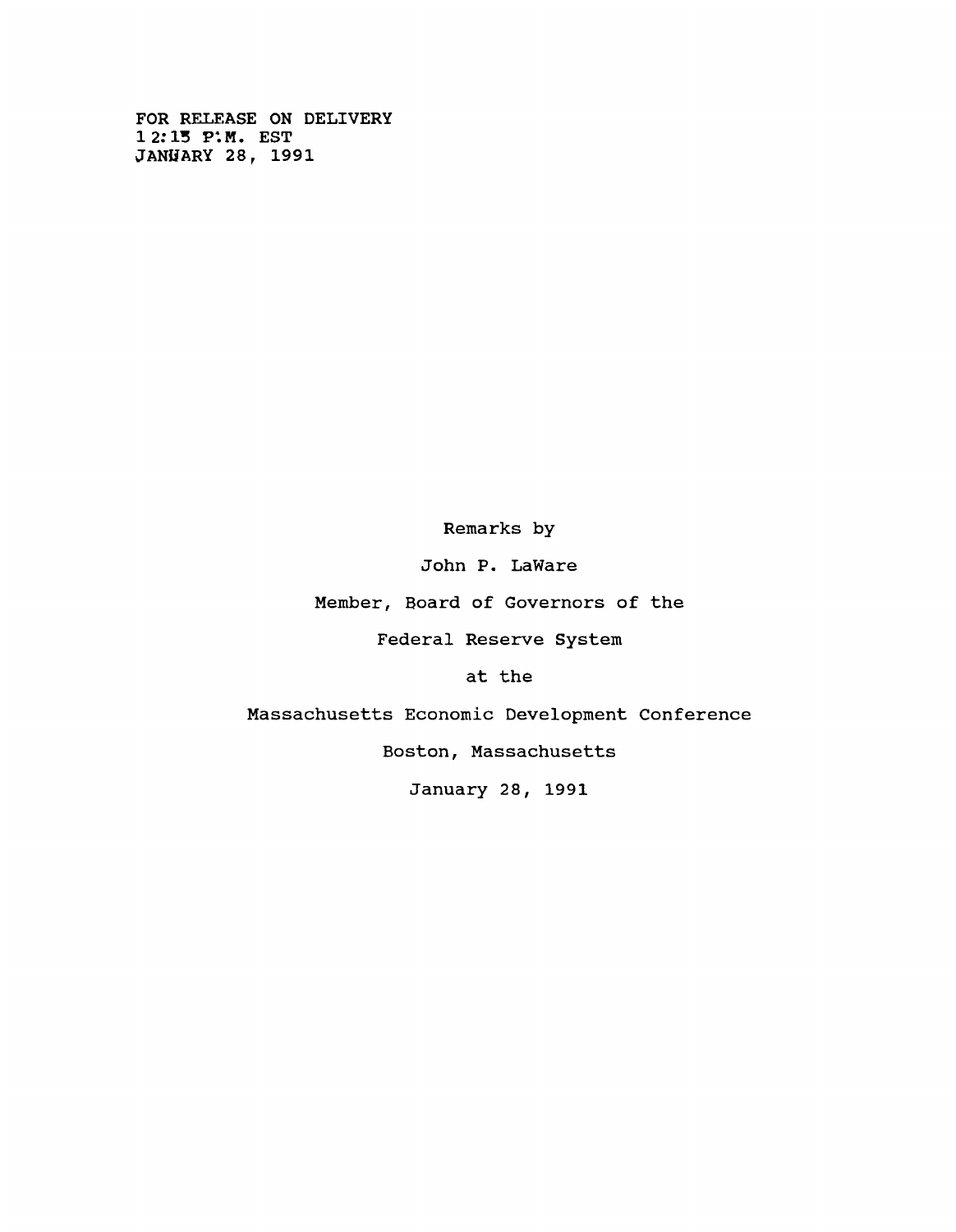**It is always a great personal pleasure to be in Boston and to be among so many friends and former colleagues and associates.**

**I am here today at the invitation of Senator Kerry and Governor Weld to share with all of you some personal observations about the difficult problems facing New England. I come as a deeply concerned New Englander myself. Although I am a New Englander by adoption rather than birth, I go back a long way** *with* **this wonderful part of the world. My first visit was in 1936, before most of you were born, on a vacation trip by car with my family. I came to college here in 1946. I traveled all over New England as a representative of the Chemical Bank from 1956 to 1964, during another period when the economy of this region was sorely challenged and structural changes were being engineered which contributed to the boom of the 1980's. And, the happiest ten years of my life were those spent at the Shawmut Bank from 1978 to 1988 before I moved on to the Land of Oz, down on the Potomac.**

**New England is now in an economic downturn which has been well publicized, thoroughly analyzed, and discussed to the point of boredom. The conjunction in time of general economic contraction, commercial real estate collapse, consumer confidence evaporation, commercial bank malaise, and general Mid-East anxiety have made an otherwise easily manageable business cycle**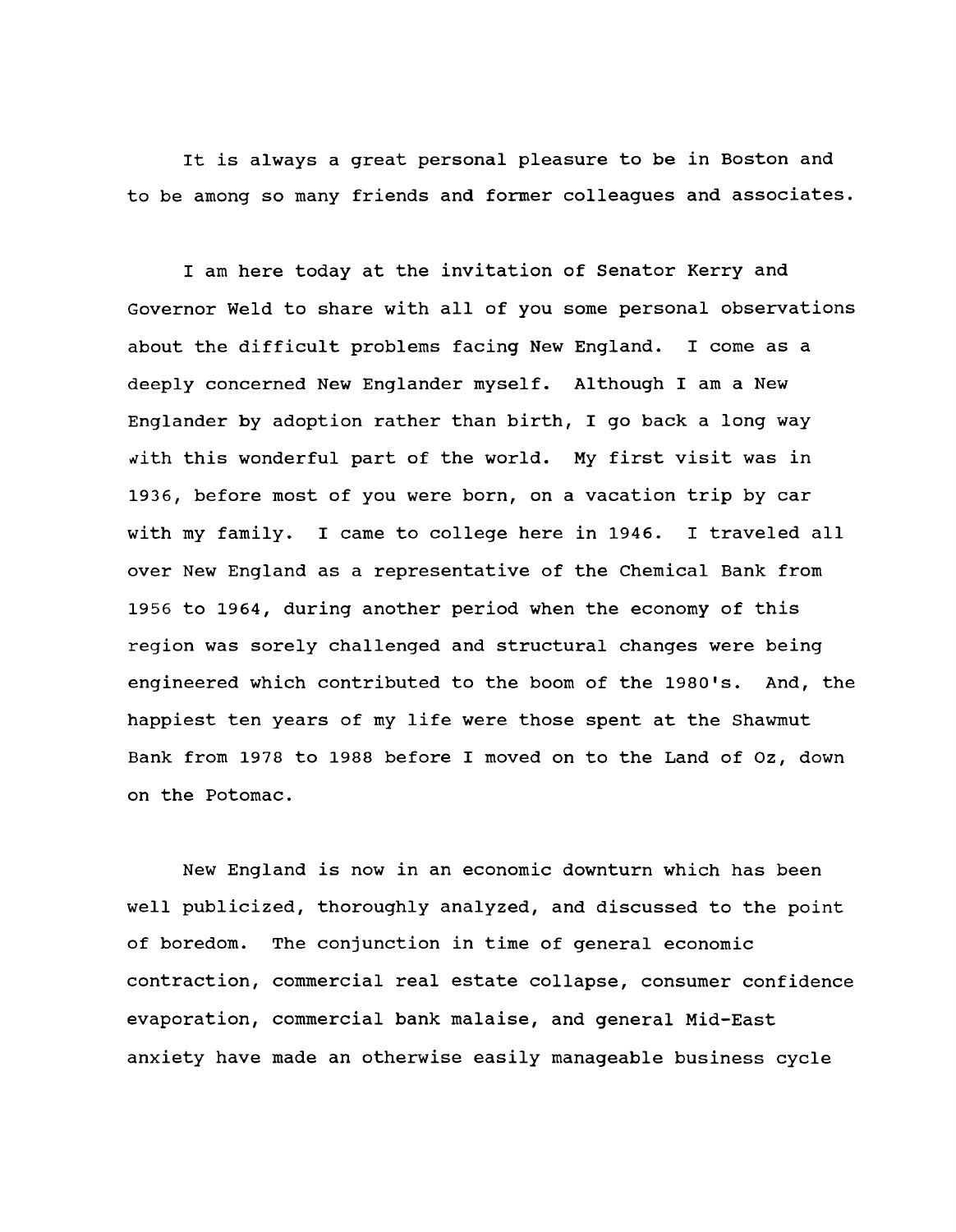**phenomenon into what seems like the end of the world. The media have, perhaps unwittingly, contributed to this blue funk by overpublicizing the negatives and headlining the imminent demise of banks, small businesses, state and local governments, and the economy of the entire region.**

## SHAME! SHAME! SHAME!

**I would argue that the fundamentals of the New England economy are sound and that New England will join the national economy in the beginning of recovery as we move through 1991. Barring an extended military stalemate in the Middle East, the end of a short war should see a dramatic return of consumer confidence. Lower interest rates as a result of demonstrated monetary policy combined with a stronger demand for goods will energize the economy. My personal projection, on the basis of those assumptions, is a national return to positive growth in real GNP no later than the third quarter.**

**The recovery of the New England economy may be somewhat slower than for the United States as a whole, because the lending and speculative excesses here were somewhat greater than those which preceded problems elsewhere in the country.**

**In my opinion the most serious problem, and the one most difficult to deal with, is psychological. We are faced with a**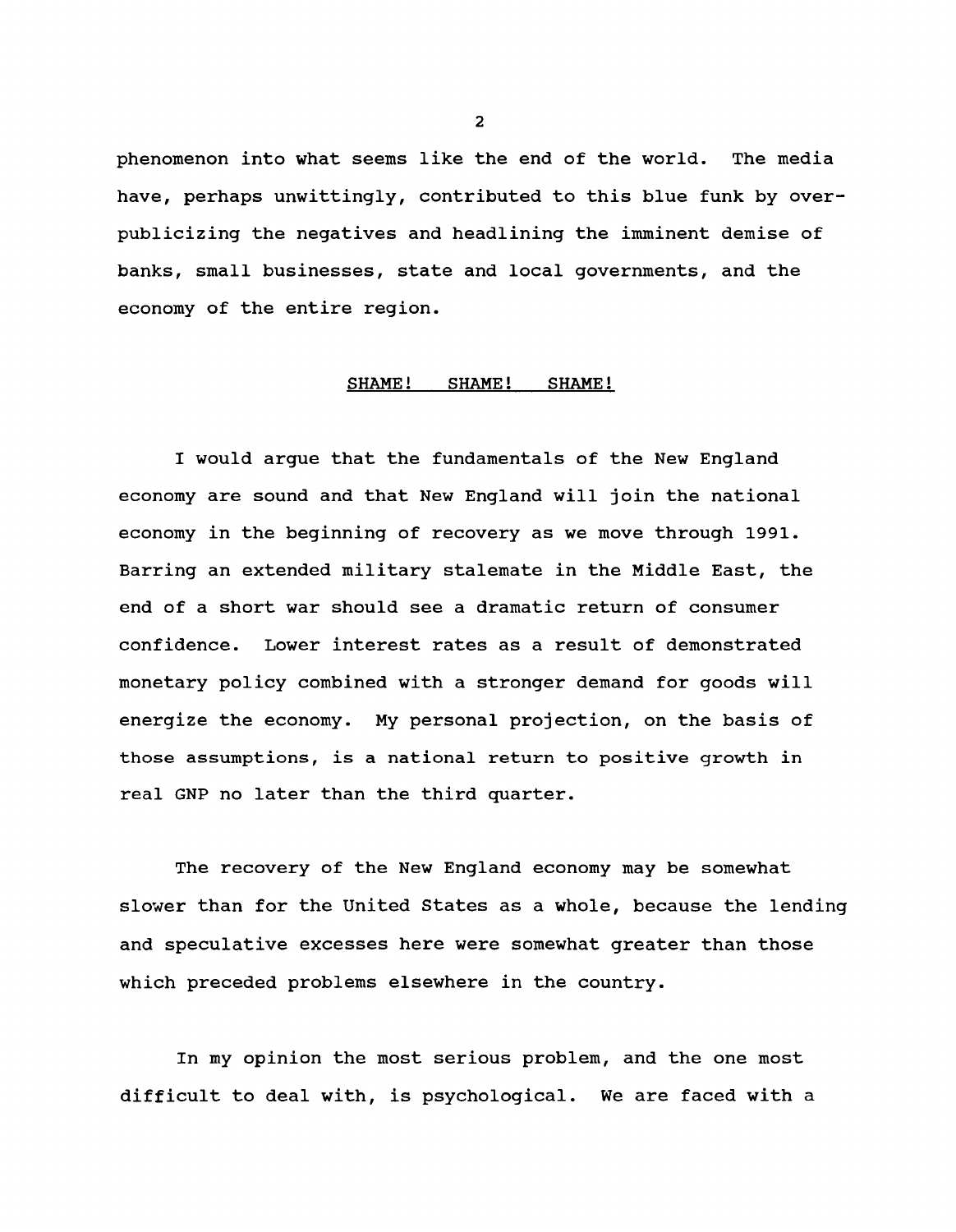**partial paralysis of the New England economy caused by a loss of confidence which has become endemic among bankers, businessmen, government officials, and consumers. I believe this dangerous attitude is inhibiting consumer spending, bank lending, business investment, and government innovation.**

**If this paralysis is allowed to continue, and perhaps grow more severe, it could sabotage early recovery and limit participation of New England in the opportunities of the 1990's. The opportunities of the 1990's are many in my view and they are well suited to the special characteristics of New England.**

**Electronic, biological, medical, environmental, and defense technology will be key elements in the economy of the 1990's. New England is uniquely suited to profit by those developments. It is a center of education, research, technical manufacture, and environmental activism.**

**It is symbolic (and John Kerry may have had something to do with the choice) that we meet today in the World Trade Center. New England has the highest percentage of its private sector employment related to manufactured exports of any region in the United States, and dollar depreciation over the past 18 months has improved the price competitiveness of U.S. goods in world markets. New England should have a real advantage as the**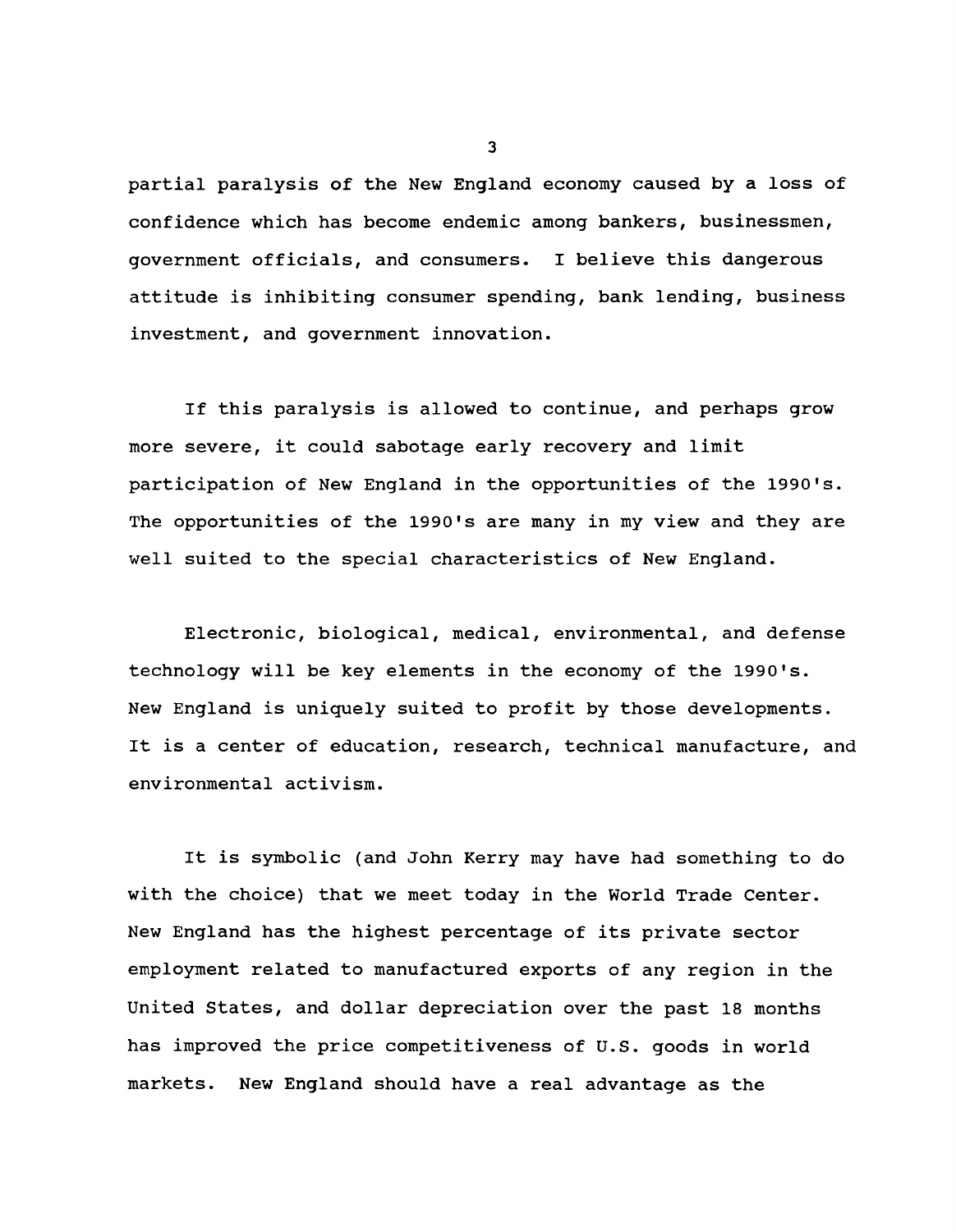**expected further improvement in our trade balance develops in the years ahead.**

**Higher education and health care are industries in which New England has a preeminent position with a concentration of colleges, universities, medical schools, teaching hospitals, and research facilities unmatched anywhere. While the numbers of 18 year-old potential first-year college students will decline for a time, the general excellence of higher education in New England will tend to attract better students and keep classrooms full and faculties fully occupied. Health care is a boom industry. Indeed, we must find better ways to contain the growth of costs related to health care without in any way dampening technological progress or discouraging initiative as has happened so often in countries which have turned to socialized medicine. In the meantime, employment will continue to grow in health services delivery. The related growth in research at the magnificent teaching hospitals, particularly here in Boston, is attested to by the expanded facilities at leading institutions such as New England Medical Center, MGH, Brigham and Women's, and the Children's Hospital where we have just completed the doubling of our research laboratories. The likelihood is for continued employment growth and research grants over both the short- and long-term periods.**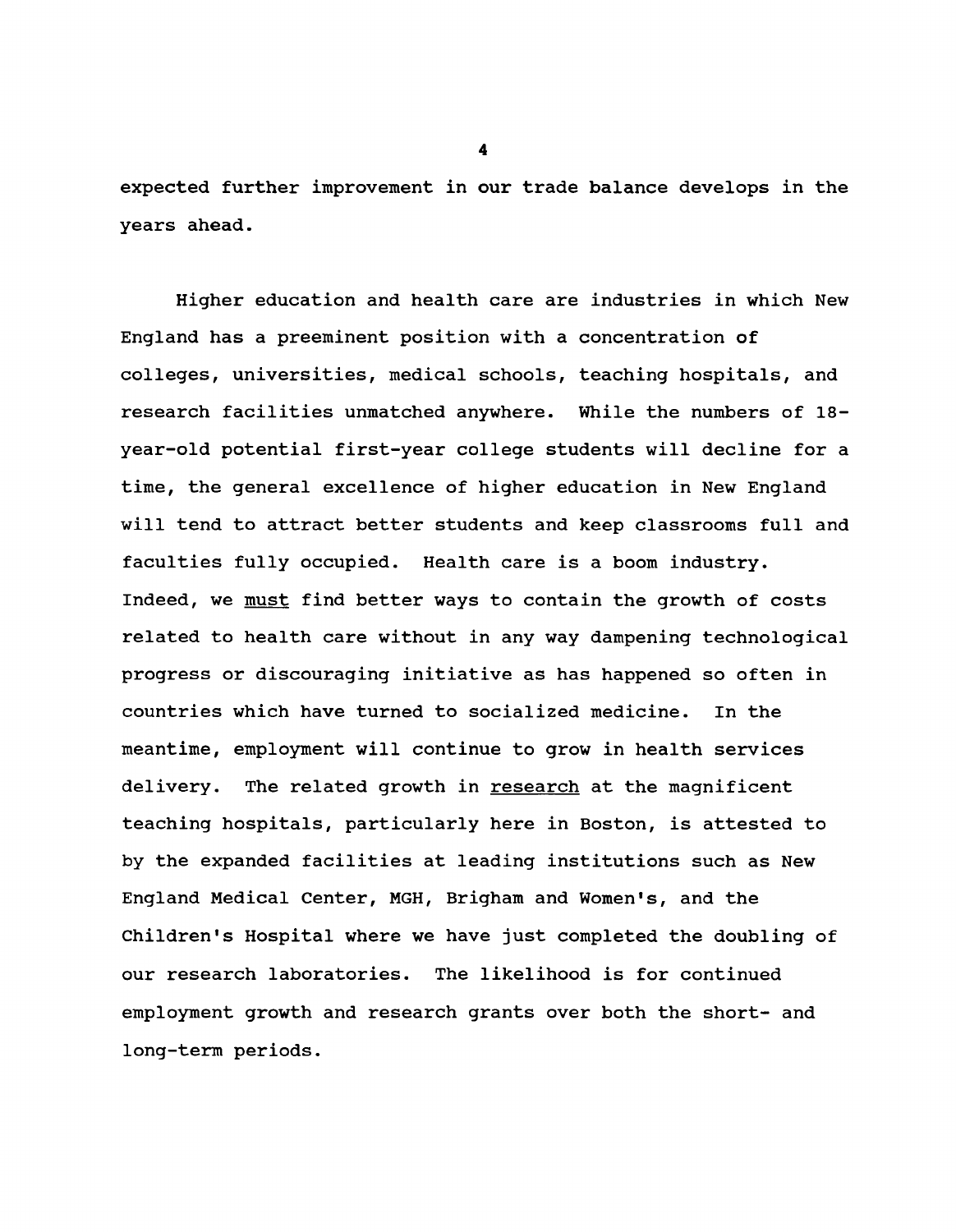**Defense cutbacks, or the prospect of cutbacks, unnerved many who saw defense production as an important binding fiber in the fabric of the New England economy. But, current developments in the Middle East have underscored the importance of military preparedness even in tranquil times. More important for New England, much of the sophisticated technology which has been the key to events there so far is a New England product. Patriot missiles designed and manufactured by Raytheon are an excellent example. And even with defense spending being pared as part of a budgetary discipline, Raytheon recently got a \$500 million contract and Bath Iron Works a contract to build two destroyers. Moreover, New England defense contractors are diversified companies, far from being solely dependent on defense spending. Again, Raytheon, General Electric, and United Technologies are good examples.**

**When I started traveling in New England, referred to as "The Cold Country" by my colleagues at Chemical, the traditional regional manufacturing businesses were under heavy pressure. Many, like textile machinery, were being driven out by foreign competition; others, like textiles and shoes, were moving to parts of the country where the tax and wage cost climate enabled them to make products at prices which could meet competition from foreign manufacturers. There was genuine concern in some quarters that the region was in permanent decline.**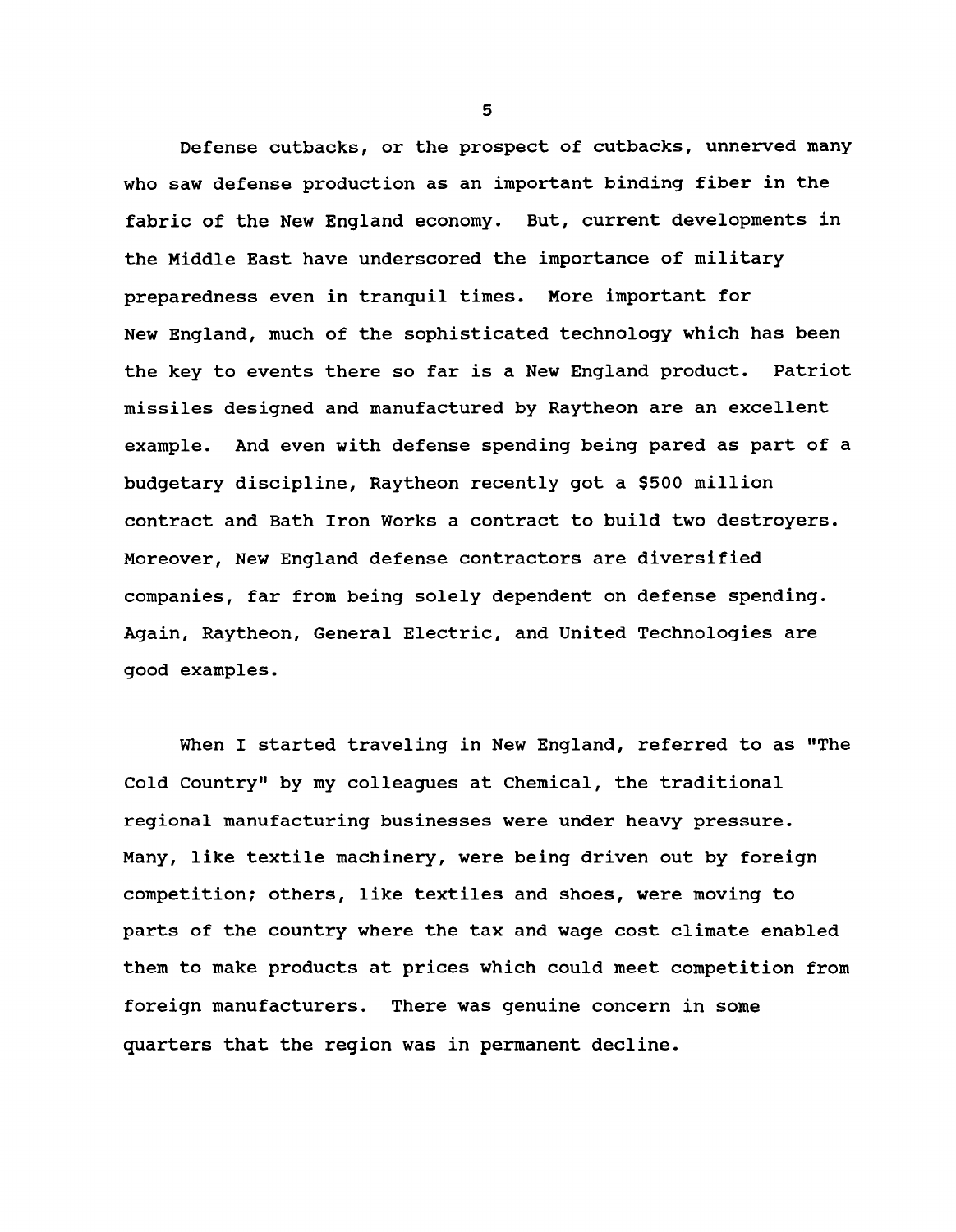**At the same time, the electronics industry as we know it today was being born right here in Eastern Massachusetts. The quantum leaps in the physical sciences, many of which had their roots in World War II, made the area around MIT, Harvard, Tufts, and Boston University ideal for the germination of new applications and new companies to develop and market them. DEC, Wang, Prime, Data General, and a myriad of others were to become the great growth industry of the 1960's, 1970's, and 1980's. Recently, product development problems and market timing have plagued the industry, including Big Blue, but there are now signs that those problems may be behind. Growth in the future may be less explosive and more sedate, but the outlook remains favorable.**

**Similarly, biotechnology and genetic engineering are flourishing in the shadow of these same great universities. They will probably never be employers of the same large numbers of people but they are nonetheless a positive and growing element of vitality in the economy.**

**You may well ask: "If all of these relatively rosy evaluations are accurate, what is wrong?"**

**Well, New England is like a high performance car on a cold, damp morning with a rundown battery. It doesn't want to start. The engine is ready to go, but the spark to get ignition is**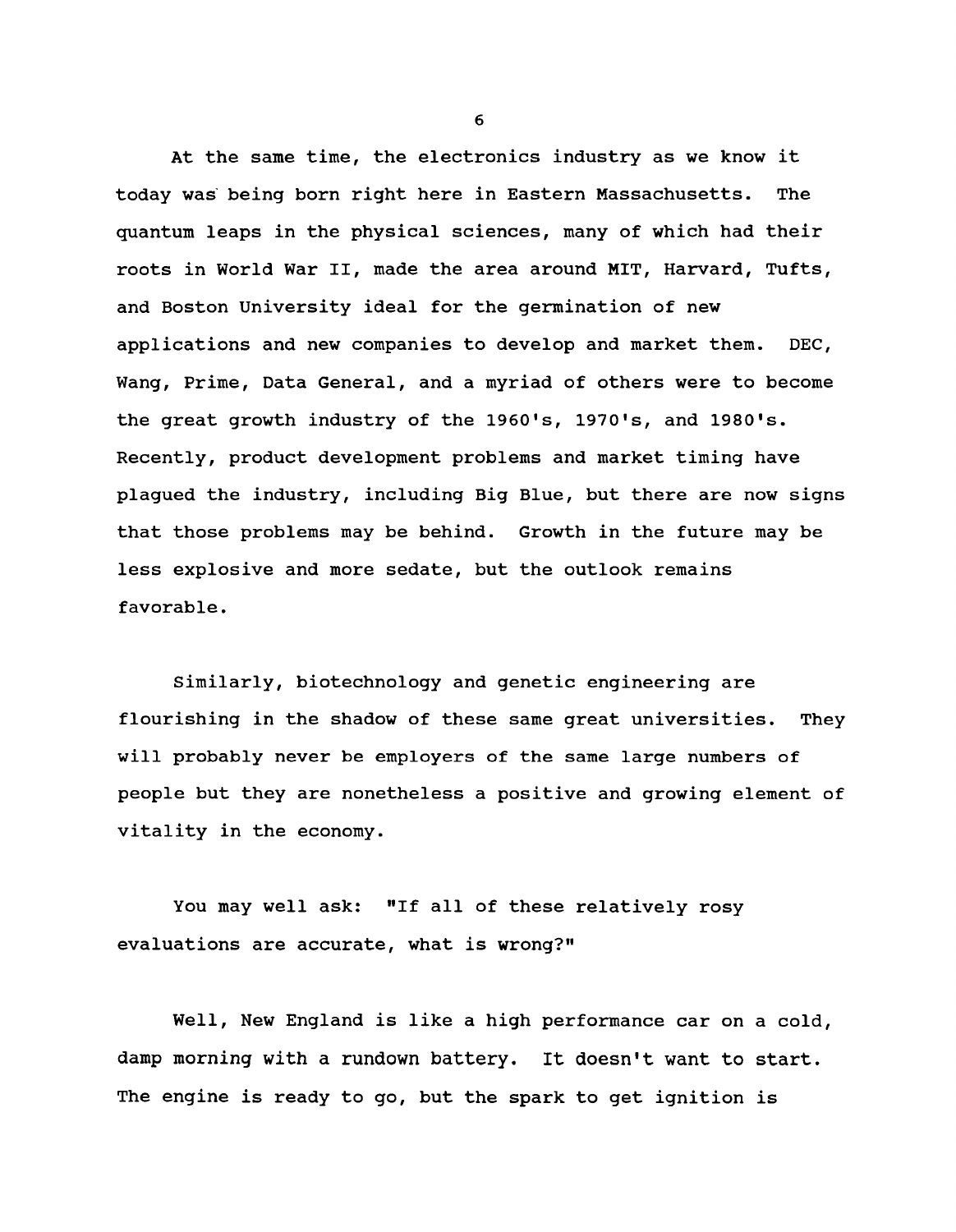**lacking. Any of you who have lived in New England very long will say we need a jump start. I think that jump start has to come from government, because the other elements — consumers, business, the banks — are out of gas.**

**These are the times for bipartisan cooperation to find the best public policy solutions to problems which threaten the fabric of the regional economy. We cannot afford to shun workable solutions simply because they are politically unpopular. It is my belief that the electorate will rally behind bold initiatives to restore the region to prosperity. We insult the electorate when we assume that they are unable to see beyond negative short-term implications of public policy to a brighter economically more balanced future.**

**We should not let the propensity for political compromise to compound the deep economic problems of New England. This is the time for bold action to restimulate the economy, and if that sounds like Keynesian economics I make no apology. I believe that when free market forces are in stalemate, then it is the duty of government to break the log jam and restore the flow of commerce.**

**There are many approaches which might be tried and some have already been discussed this morning. I have some modest suggestions which may well offend or anger almost everyone in the**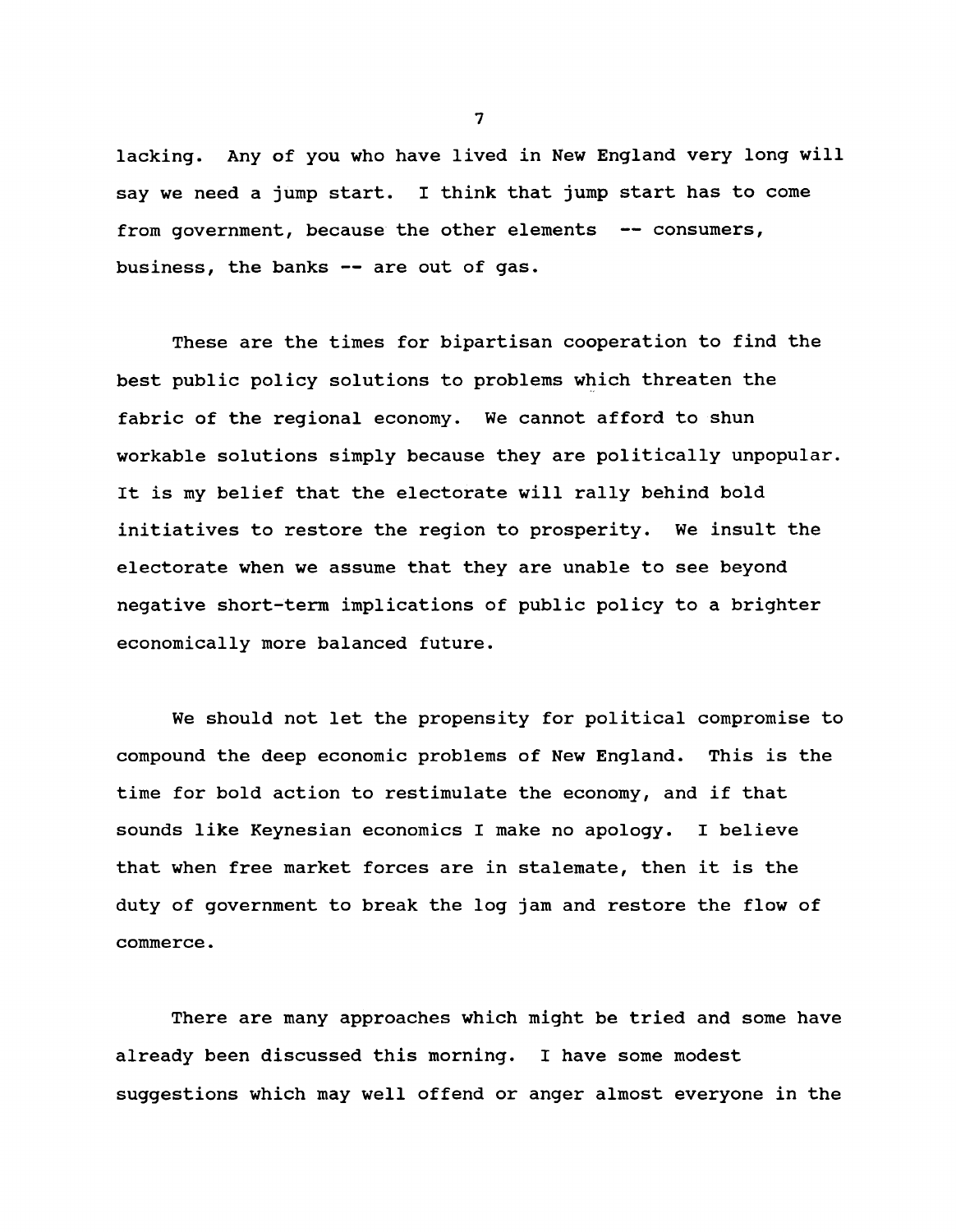**room. I also have some gratuitous advice for my former colleagues in the banks which will make them think I have taken leave of my senses. So be it. Here goes.**

**My premise is that it is thoroughly appropriate for government, in a time of economic stress, to act in a fashion which will stimulate economic activity and increase private sector employment.**

**— First, export sales growth is a real tangible and significant opportunity for New England. We have products the world wants, particularly Europe. But we are often at a price disadvantage in competition with producers in other countries with lower production costs or weaker currencies.**

**In recent months the dollar has depreciated significantly against the mark and the yen as well as sterling. This has made U.S. goods cheaper in international markets, but we still run a significant trade deficit. How can we give New England export manufacturers an additional advantage in pricing their products against competitors in the world market?**

**Senator John Kerry has long been an advocate of stimulus for this segment of the economy and has contributed significantly to simplifying export licensing procedure and championing the role**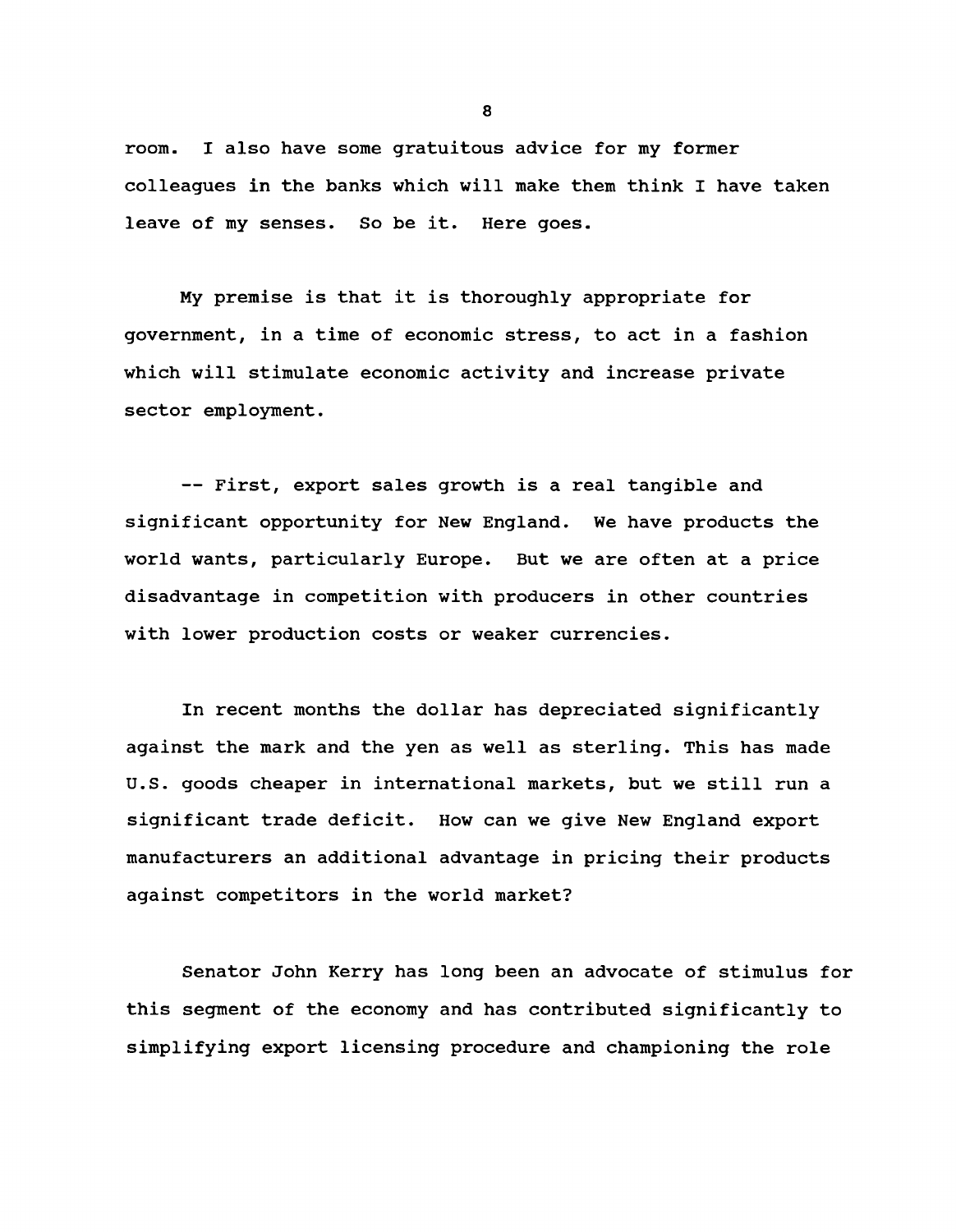**of export trading companies. He has an instinctive appreciation of what is good for Massachusetts and New England.**

**My proposal is that the New England states exempt from taxation for five years the profits New England firms earn from their export sales. The additional margin available to New England companies would give them pricing flexibility that could materially enhance their competitiveness. The relatively small direct revenue losses would tend to be offset by greater business activity, increased employment, and even new business formation in the region to take advantage of this material tax incentive. An enhancement to this program might be the creation of "trade enterprise zones" in which manufacturing facilities engaged in making products for export would also be exempt from property taxes and other local levies.**

**An approach of this kind, while targeted at a specific business sector, is really an investment in the vitality of the whole economy since increased business investment results in higher employment, more retail sales, greater housing demand and ultimately a broader tax base over all.**

**In the late 1950\*s and early 1960's, when New England was struggling with another kind of general economic slump, new businesses were attracted to the region by locally created and financed speculative industrial parks and tax incentives. Those**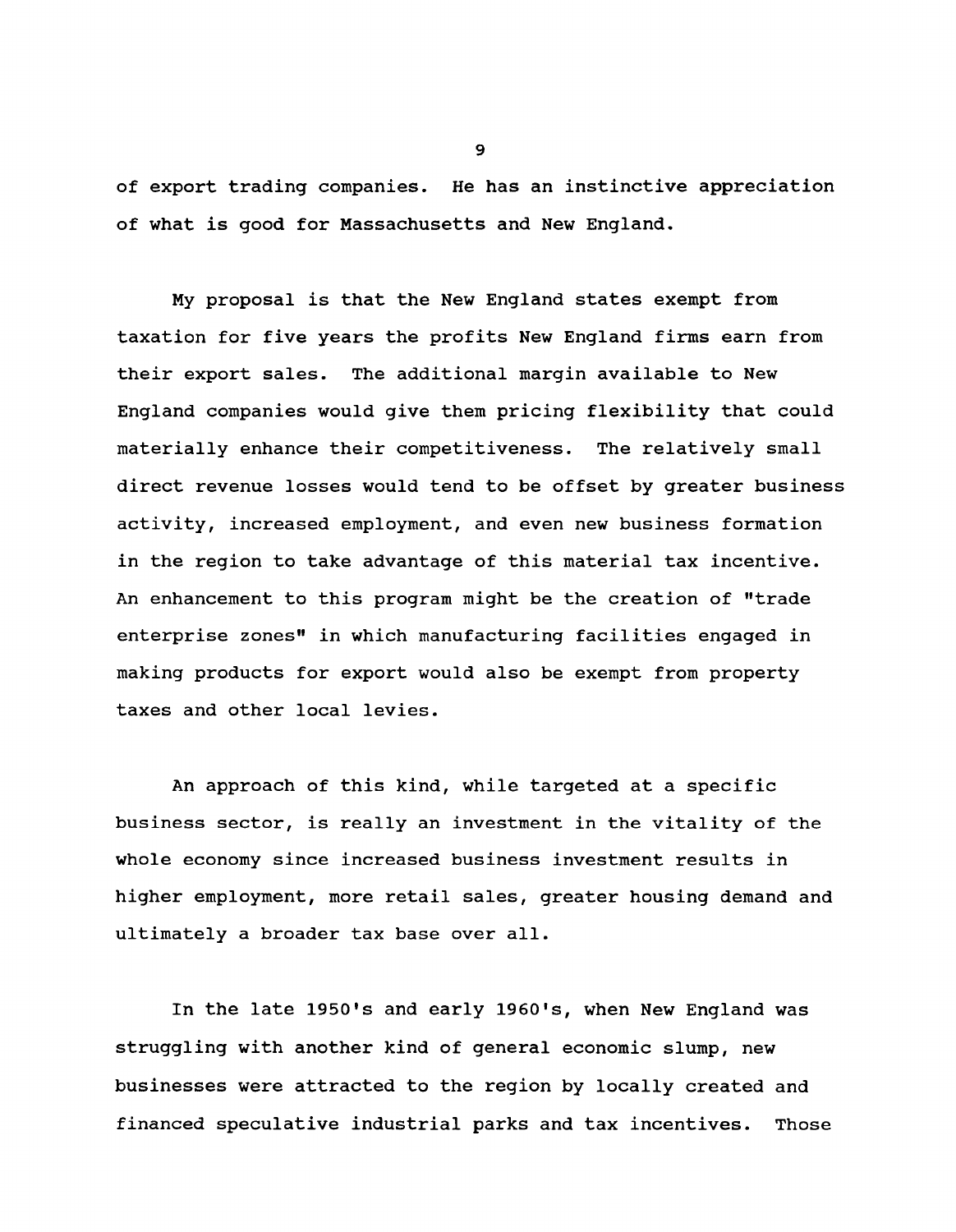**tactics ultimately worked in the long-term best interest of the communities which sponsored them even at significant short-term cost. Burlington, Vermont successfully attracted major manufacturers in the late 1950's by this kind of a program and it was the beginning of the economic rebirth of that city.**

**— My second proposal may raise some partisan hackles but try to consider it objectively. I urge you to revisit the underlying concept of the highly controversial proposal of the early 1980's to deal with the decaying infrastructure in Massachusetts. Governor Dukakis called it at the time "Mass-Bank". The concept was to create a separate agency with a dedicated revenue stream and the sole mission of rebuilding the highways, bridges, and tunnels which were deteriorating rapidly. With the general exception of the turnpike, that deterioration has continued into the new decade.**

**We should consider establishment of a regional authority supported and financed by a 5 or 10 cent per gallon gasoline tax in all six states. Such an authority could issue revenue bonds serviced by the gasoline taxes and other revenues possibly derived from tolls, parking fees, and other infrastructurerelated services. The program would be self-financed through users. It would not only improve the quality of life for New England residents and increase the safety factors, but it would tend to improve New England travel for tourists. Improved**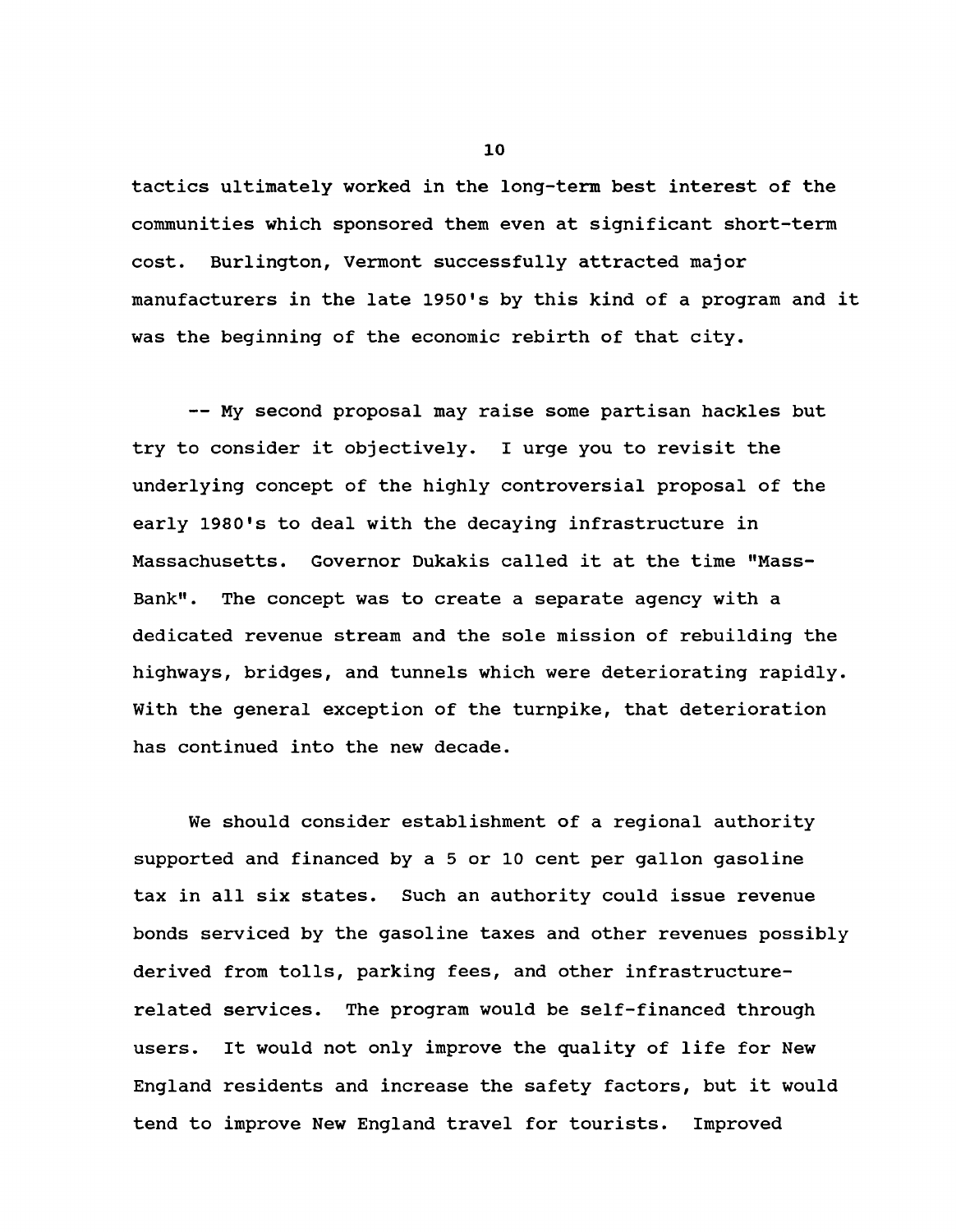**highway transportation would also make New England more attractive to business investment, particularly manufacturing investment. In the process, jobs are created and otherwise idle construction capacity is utilized. Furthermore, undertaking a program of this type through a regional authority assures a coordinated approach which will tend to make the individual projects complement each other. In addition, a regional authority based on revenue bonds will probably fare better in the capital markets than would individual state authorities or even the states themselves.**

**I believe that attacking the infrastructure problem with a user-financed regional authority could be both a short- and longterm shot in the arm for New England and a morale builder as well.**

**— My third recommendation is directed at the bankers. I have deliberated long and earnestly over this one. I want very** much to be taken seriously in what I am about to say. I don't **want to sound like I am preaching self-righteously to a congregation of sinners. In fact, where borrowers don't repay loans you can argue that the bankers are more sinned against than sinning.**

**In any case, I believe that, more than government, more than consumers, more than businessmen, bankers have in their power the**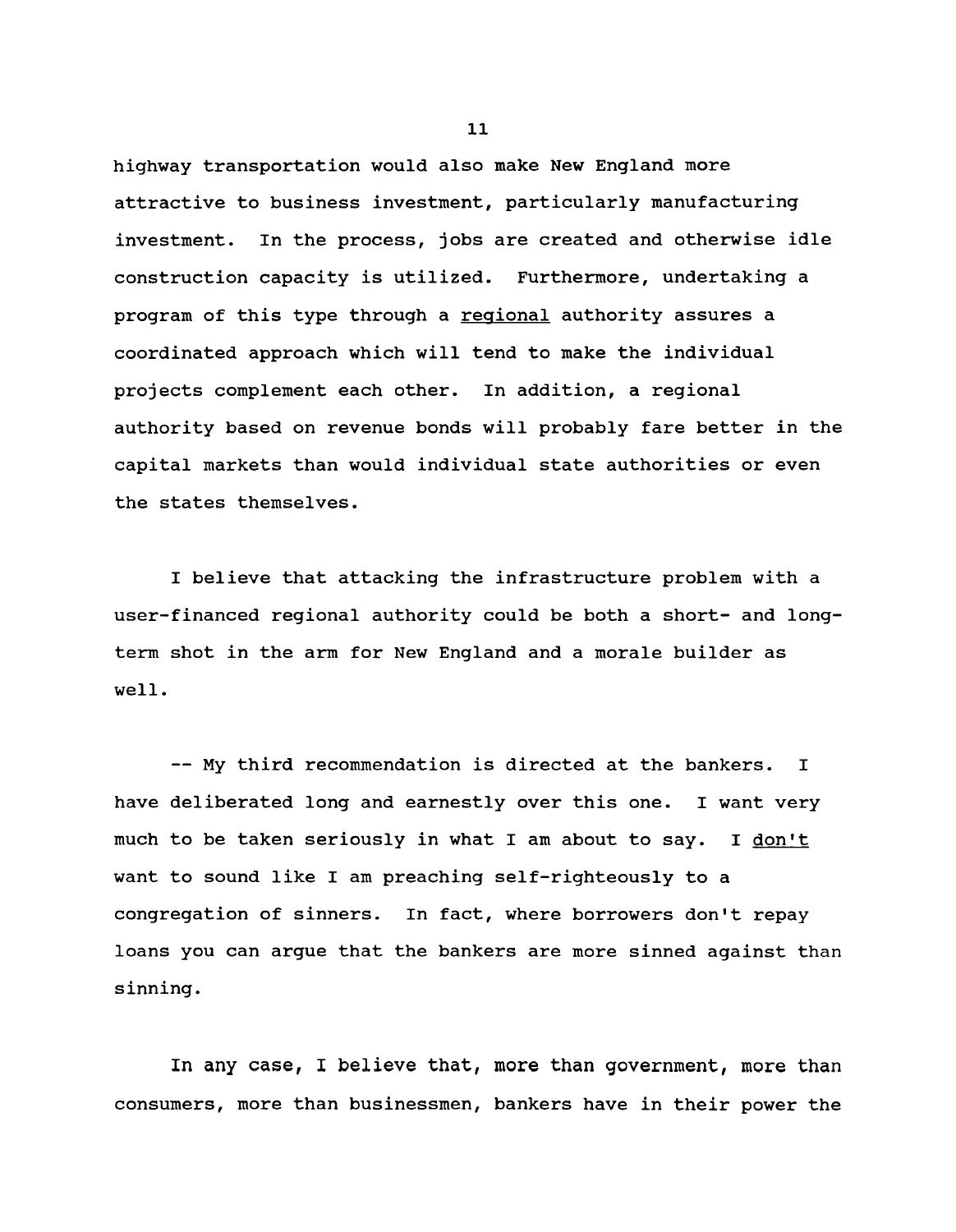**ability to turn this regional recession into a regional recovery. Thirty years ago banks and venture capital entrepreneurs like American Research and Development and General Doriot created the regional electronics industry.**

**Raytheon as it exists today might not be there if Dick Hill and the First National Bank of Boston hadn't held together a group of bank lenders in New York and Chicago at a time when the company was having some serious problems.**

**Sanders Associates in Nashua, New Hampshire might never have seen the light of day if the New England Trust Company and a wonderful banker by the name of Eliot Hedge hadn't had the courage to finance Sanders' receivables when they were building sonobuoys and wiring harnesses on the third floor of an old Textron mill in Nashua.**

**And DEC got its seed money from General Doriot and a loan from Shawmut at a time when the very concept it was pursuing was essentially unproven.**

**Ladies and gentlemen, that was gutsy lending. Not all the loans and investments were as successful as the ones I have cited. But without the entrepreneurs who conceived those companies and the bankers who nourished them, where would the economy of New England have been in the 1970's and 1980's?**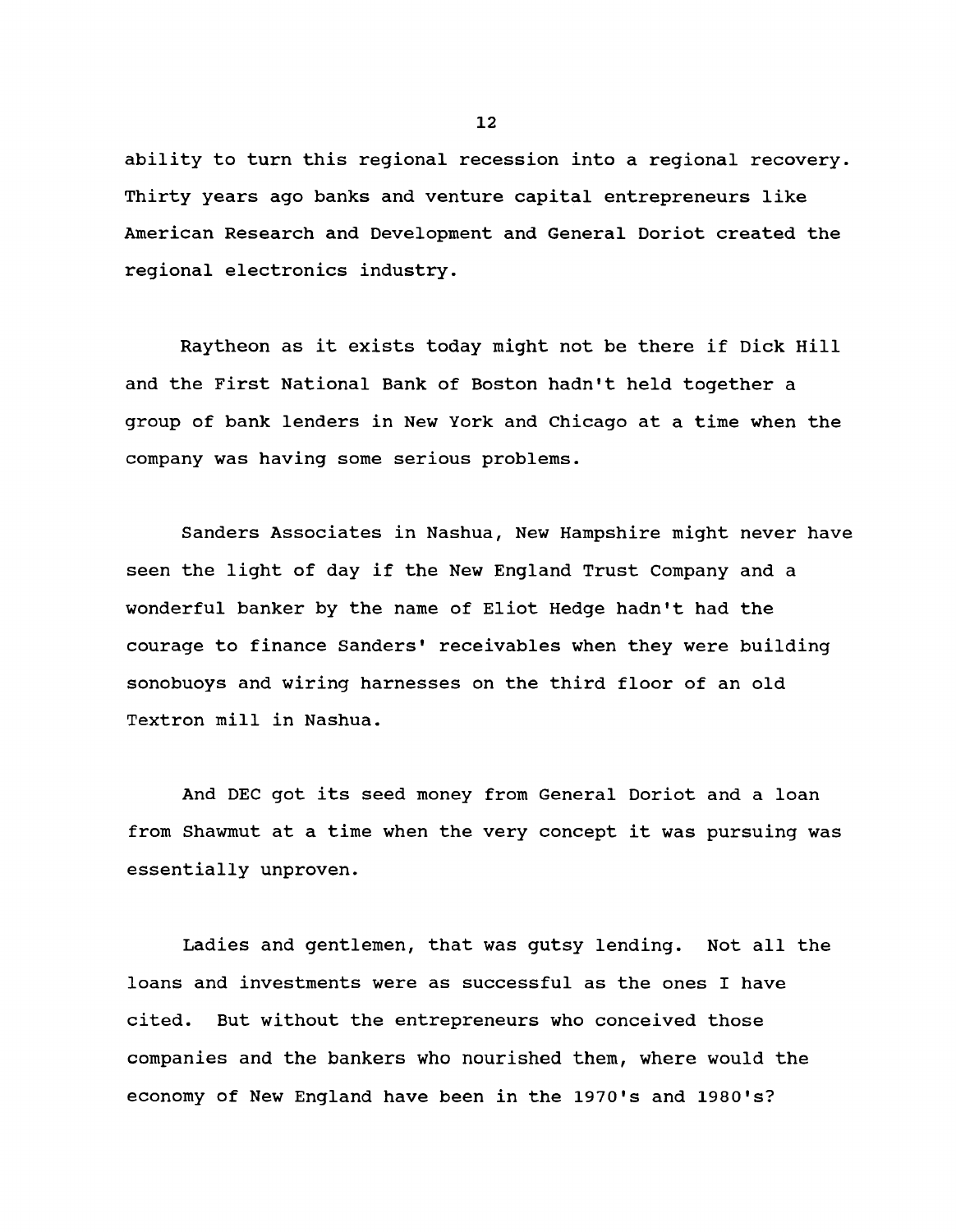**In this uncertain world, made more uncertain by war and economic slack, some bankers at the top have lost their nerve and ordered a retreat from their basic business — lending money. Other bankers, the more junior members of the team, are getting confusing signals about their bank's willingness to lend and, insecure in their jobs if they make a mistake, they avoid loan opportunities rather than seek them out.**

**If we hope to bring New England out of this recession and this slough of despair in which it finds itself, the banks must meet the legitimate credit needs of the regional economy. Maybe the very thought of a commercial real estate loan makes bankers' stomachs heave, but I would argue that, even in this environment, sound real estate loans can be made if we revert to basic lending principles which recognize the importance of equity in deals, capital strength in borrowers, realistic cash flow projections to service the debt, and a properly conservative appraisal of the market projections.**

**Especially in times like these, small businesses may need more bank credit to help them deal with slower receivables and unforeseen inventory build-ups. These are legitimate working capital requirements, and small businesses, unlike larger firms, may not have access to credit sources other than banks. It is a proper role for banks to help their customers work through these times and in most cases it can be done without compromising sound**